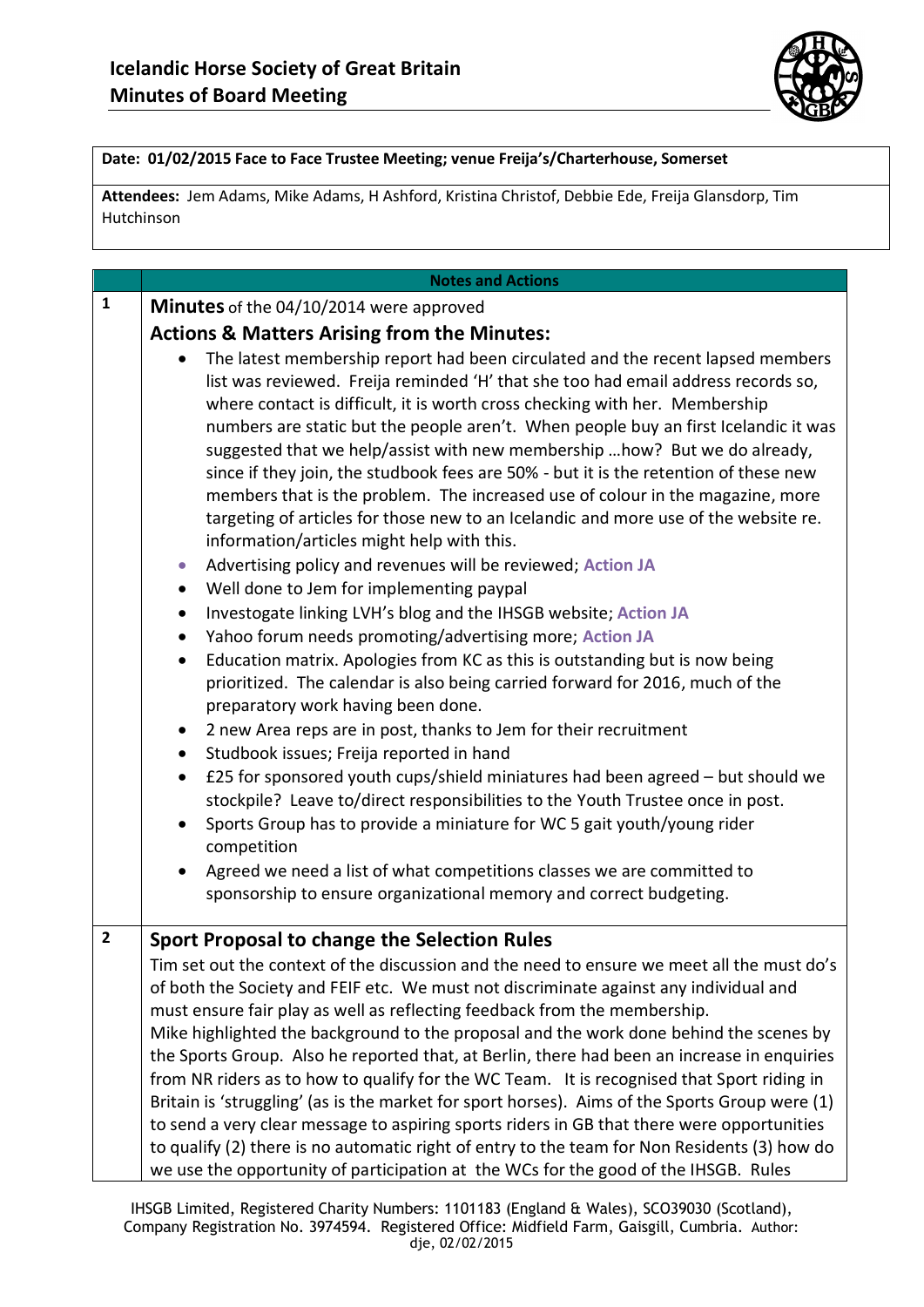

|   | applied in 2011 were in place for 2013. These rules had set the qualifying marks low<br>relative to other countries to accommodate where UK riders actually are at the moment,<br>accepting that spaces in the team would be likely in the first few years as there were not<br>enough home grown riders. This being the case NR riders would be invited to fill the<br>spaces. Hence the sports proposal was born and members have had a chance to comment<br>on it.<br>The sport group had considered the views and suggestions that members had put forward |
|---|----------------------------------------------------------------------------------------------------------------------------------------------------------------------------------------------------------------------------------------------------------------------------------------------------------------------------------------------------------------------------------------------------------------------------------------------------------------------------------------------------------------------------------------------------------------|
|   | to them and, as a result, Mike tabled a modified proposal that 'opened the door' to NR<br>riders but put a limit on the places available to them to ensure there were clear<br>opportunities for aspiring UK based riders.                                                                                                                                                                                                                                                                                                                                     |
|   | This change reads: Team Selection Objectives<br>The purpose of GB participating in the WC is to strengthen the IHSGB by more British riders<br>being motivated to improve their sport riding and widen their influence in the British<br>equestrian scene.                                                                                                                                                                                                                                                                                                     |
|   | Team members will therefore be active* members of the Society and fully complying with<br>the selection rules and requirements.<br>To maintain a balance and to keep open an adequate opportunity for UK based riders, the<br>maximum number of non-resident riders in the team will be 2.                                                                                                                                                                                                                                                                     |
|   | The total number of places in the team will be accordance with the current FIPO.<br>Also under Team Selection Rules there was a proposal to add 'qualifying competitions'<br>rather than 'A qualifying competition'                                                                                                                                                                                                                                                                                                                                            |
|   | The Trustees also agreed that the rules would benefit from regular review and there was a<br>request to the Sports Group to revisit the rules, after August 2015, in an attempt to make<br>the criteria more explicit and fit for the future. For example: where active is, in the future,<br>actually defined as, say, having been an IHSGB member for x years.                                                                                                                                                                                               |
|   | Jem also presented a historic analysis of performance over the last few years of the British<br>team which showed what a credible performance our British riders have put inso we<br>must be doing something right! Now we wish to grow opportunities and participation.<br>These figures are attached as Appendix A.                                                                                                                                                                                                                                          |
|   | After further detailed discussion and an affirmation that the revised and tabled proposal<br>meant that all aims and objectives of the Society. FEIF etc were met and that the views of<br>the membership had been listened to and acted on, the Trustees voted on the amended<br>proposal and unanimously endorsed this change.                                                                                                                                                                                                                               |
| 3 | <b>FEIF Conference and Delegates' Assembly</b><br>Tim, Mike and Kristina are attending and representing the IHSGB. Re the proposals: all<br>Trustees confirmed they have read through these. Freija copied corrections and<br>suggestions re the breeding section to Tim for him to take to the delegates' assembly.<br>These would be copied to Suzanne before- hand as they were typos rather than issues of                                                                                                                                                 |
|   | principle - the IHSGB Breeding Team approved their proposals. Mike confirmed the IHSGB                                                                                                                                                                                                                                                                                                                                                                                                                                                                         |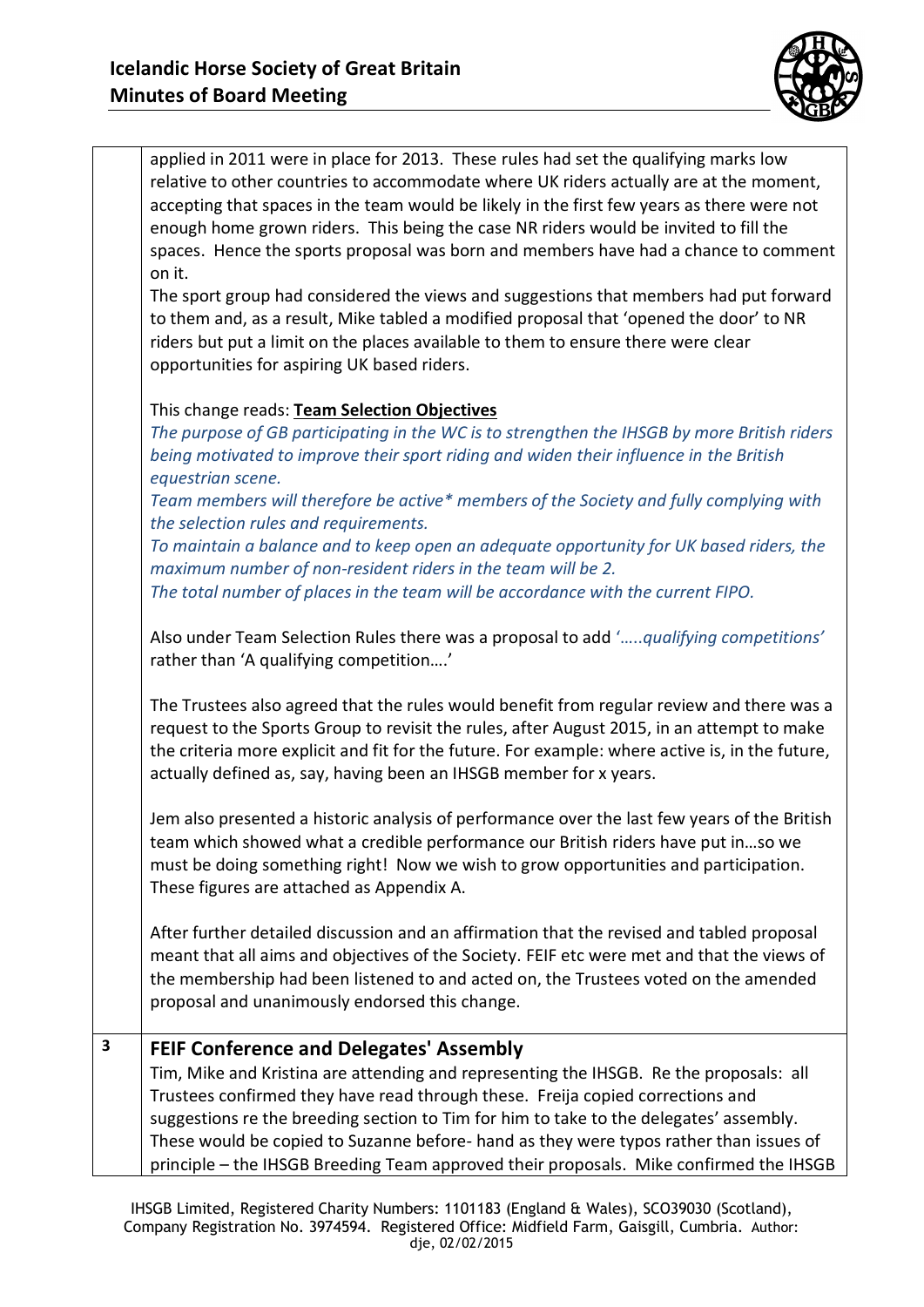

|   | Sports Group accepted the Sports Proposals.                                                                                                                                                                                                                                                                                                                                                                                                                                                                                                                                                                                                                                                                                                                                                                                                                                                                                                                                                                                                                                                            |
|---|--------------------------------------------------------------------------------------------------------------------------------------------------------------------------------------------------------------------------------------------------------------------------------------------------------------------------------------------------------------------------------------------------------------------------------------------------------------------------------------------------------------------------------------------------------------------------------------------------------------------------------------------------------------------------------------------------------------------------------------------------------------------------------------------------------------------------------------------------------------------------------------------------------------------------------------------------------------------------------------------------------------------------------------------------------------------------------------------------------|
|   | Discussion took place as to how to label the various, and new classes for use in the UK -                                                                                                                                                                                                                                                                                                                                                                                                                                                                                                                                                                                                                                                                                                                                                                                                                                                                                                                                                                                                              |
|   | trying to explain them and the changes to competitors.                                                                                                                                                                                                                                                                                                                                                                                                                                                                                                                                                                                                                                                                                                                                                                                                                                                                                                                                                                                                                                                 |
|   | <b>Action:</b>                                                                                                                                                                                                                                                                                                                                                                                                                                                                                                                                                                                                                                                                                                                                                                                                                                                                                                                                                                                                                                                                                         |
|   | <b>TH to write to Suzanne</b>                                                                                                                                                                                                                                                                                                                                                                                                                                                                                                                                                                                                                                                                                                                                                                                                                                                                                                                                                                                                                                                                          |
| 4 | The E - version of the magazine                                                                                                                                                                                                                                                                                                                                                                                                                                                                                                                                                                                                                                                                                                                                                                                                                                                                                                                                                                                                                                                                        |
|   | The pros and cons of an e-version were discussed, technology having moved on since the<br>original introduction of the forum (which was designed to allow members only online<br>access). Mo is now putting old editions on a public platform (ISSUU.com) with links from<br>our FB page. This is an added benefit for new members - to have access to older editions.<br>New versions are sent out by email and/or via a password application to Jem Adams.<br>Re the hard copy Mo has volunteered to print in house, at cost, and with considerable<br>savings to the Society - all preferred a cardboard cover. Historically however the meeting<br>noted that there had been discussions in the past about incremental costs and cost creep<br>so we need an inclusive cost per print run to include all collations, additional inserts and<br>mailing. With this caveat the meeting thanked Mo very much and accepted her offer.<br><b>Actions:</b><br>Jem to liaise with Mo and accept her offer.<br>$\bullet$<br>Jem would also write to ESW Publishing thanking them for all their help in the |
|   | past.                                                                                                                                                                                                                                                                                                                                                                                                                                                                                                                                                                                                                                                                                                                                                                                                                                                                                                                                                                                                                                                                                                  |
|   | <b>Facebook</b>                                                                                                                                                                                                                                                                                                                                                                                                                                                                                                                                                                                                                                                                                                                                                                                                                                                                                                                                                                                                                                                                                        |
|   | The meeting also discussed the 2 IHSGB FB pages and who accessed what. All agreed that<br>both sites should be open to all rather than restricted membership of the Group page and<br>Jem agreed to monitor it and disseminate any relevant information to Trustees. Gundula<br>had made a proposal as to how to improve current news slashes to the membership which<br>Jem would research and take forward.<br><b>Action: Jem</b>                                                                                                                                                                                                                                                                                                                                                                                                                                                                                                                                                                                                                                                                    |
|   | The meeting thanked Kristina for the 'horse' cake and recommended she bake for every<br>meeting! ©                                                                                                                                                                                                                                                                                                                                                                                                                                                                                                                                                                                                                                                                                                                                                                                                                                                                                                                                                                                                     |
| 5 | <b>Youth Trustee</b>                                                                                                                                                                                                                                                                                                                                                                                                                                                                                                                                                                                                                                                                                                                                                                                                                                                                                                                                                                                                                                                                                   |
|   | Tim gave his apologies to the meeting for his earlier 'poorly worded' email that had raised                                                                                                                                                                                                                                                                                                                                                                                                                                                                                                                                                                                                                                                                                                                                                                                                                                                                                                                                                                                                            |
|   | a few concerns/eyebrows since it appeared he had, inadvertently, pre-determined an                                                                                                                                                                                                                                                                                                                                                                                                                                                                                                                                                                                                                                                                                                                                                                                                                                                                                                                                                                                                                     |
|   | outcome before any debate and vote by the Trustees.                                                                                                                                                                                                                                                                                                                                                                                                                                                                                                                                                                                                                                                                                                                                                                                                                                                                                                                                                                                                                                                    |
|   | However, moving on, there has now been a volunteer for the post of Youth Trustee.                                                                                                                                                                                                                                                                                                                                                                                                                                                                                                                                                                                                                                                                                                                                                                                                                                                                                                                                                                                                                      |
|   | Re the need for DBS (was CRB) checks Tim & 'H' have researched the need for this                                                                                                                                                                                                                                                                                                                                                                                                                                                                                                                                                                                                                                                                                                                                                                                                                                                                                                                                                                                                                       |
|   | attempting to understand whether the Society carries out 'regulated activity' (defined as                                                                                                                                                                                                                                                                                                                                                                                                                                                                                                                                                                                                                                                                                                                                                                                                                                                                                                                                                                                                              |
|   | regular, frequent or overnight). We believe, therefore, without holding a youth camp                                                                                                                                                                                                                                                                                                                                                                                                                                                                                                                                                                                                                                                                                                                                                                                                                                                                                                                                                                                                                   |
|   | (where we would have overnight activity) we are not required to do the DBS check but we<br>do believe that the Youth Trustee and anyone else working with young members should                                                                                                                                                                                                                                                                                                                                                                                                                                                                                                                                                                                                                                                                                                                                                                                                                                                                                                                         |
|   | attend a Safeguarding Children course (which needs to be renewed every 3 years) to<br>ensure we are using best practice and creating as safe an environment as possible.                                                                                                                                                                                                                                                                                                                                                                                                                                                                                                                                                                                                                                                                                                                                                                                                                                                                                                                               |
|   | There was also debate about the role of Youth Trustee v. a Youth Trainer and the need for                                                                                                                                                                                                                                                                                                                                                                                                                                                                                                                                                                                                                                                                                                                                                                                                                                                                                                                                                                                                              |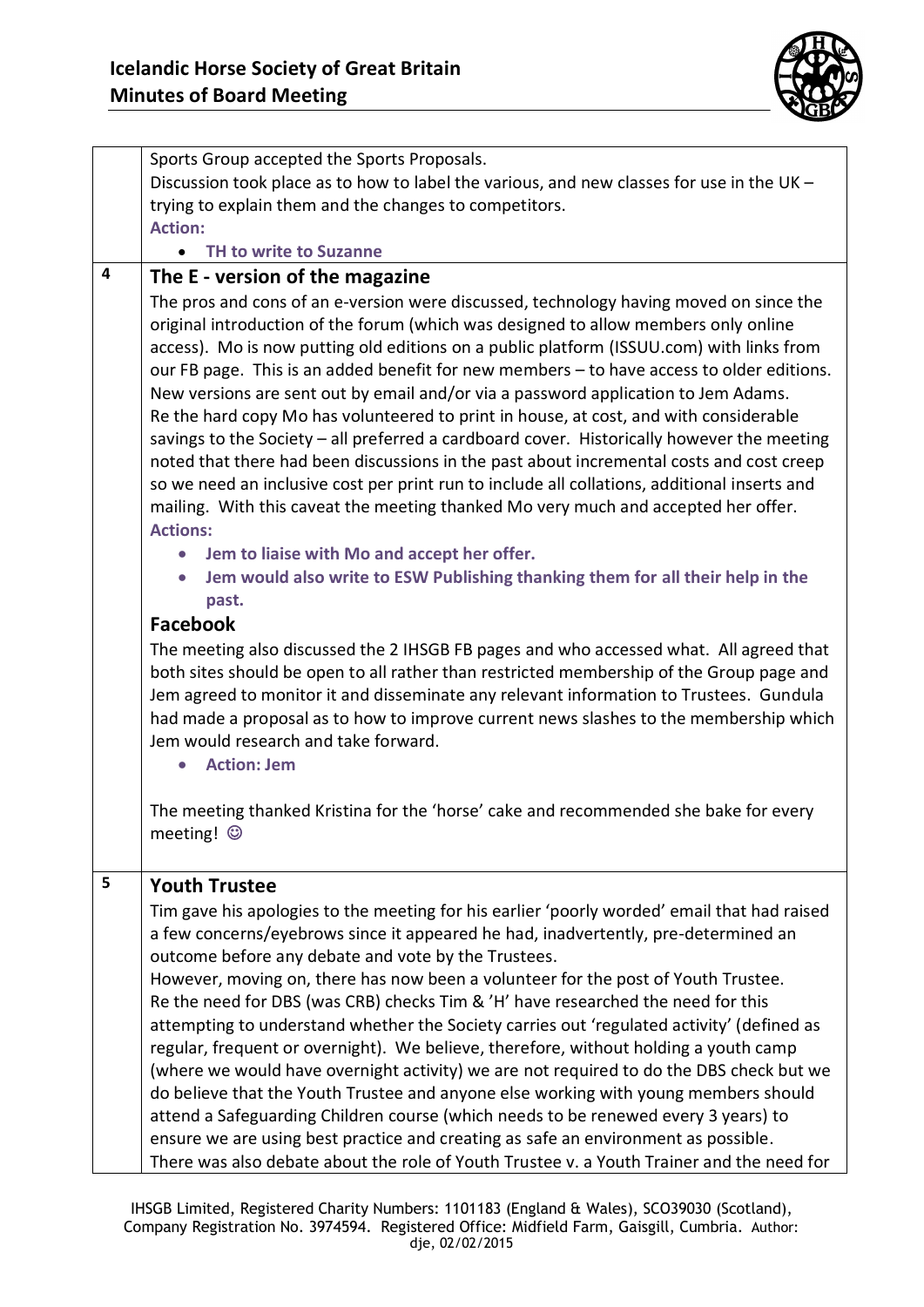

|                         | a job description to ensure that any applicant has a clear understanding of their role on                                                                                                        |
|-------------------------|--------------------------------------------------------------------------------------------------------------------------------------------------------------------------------------------------|
|                         | the Board and as Team Leader for a youth team. How any individual, wherever they are                                                                                                             |
|                         | based, can promote and grow the youth contingent is challenging. The suggestion was                                                                                                              |
|                         | made that we ask Gundula to draft us a job description so that any candidate's expectation                                                                                                       |
|                         |                                                                                                                                                                                                  |
|                         | of the role is the same as that of the Trustees.                                                                                                                                                 |
|                         | <b>Actions:</b>                                                                                                                                                                                  |
|                         | MA to ask Gundula be asked to draft a job description/ToR for a youth Trustee<br>$\bullet$                                                                                                       |
|                         | asap and for these to be then copied out to James (and the Trustees) as a draft                                                                                                                  |
|                         | TH to thank James for his interest, welcomed by all the Trustees, and to explain<br>$\bullet$                                                                                                    |
|                         | that we are putting together a job description for his information and                                                                                                                           |
|                         | consideration. Having received this, if he is then happy with the proposed role                                                                                                                  |
|                         | please, could he confirm this to the Trustees. The Board would then vote on his                                                                                                                  |
|                         | co-option.                                                                                                                                                                                       |
|                         | TH would then initiate a DBS check on the candidate                                                                                                                                              |
|                         | The candidate must agree to complete a Safeguarding Children Course within 2<br>$\bullet$                                                                                                        |
|                         | months of appointment.                                                                                                                                                                           |
|                         | The FB password page for youth is required too (MA to enquire of Kirsty) to                                                                                                                      |
|                         | enable handover in due course                                                                                                                                                                    |
| 6                       | $ToR$ – updates and review                                                                                                                                                                       |
|                         | The meeting recognised that the Terms of Reference, both for Trustees and their roles and                                                                                                        |
|                         | those of the teams and sub-committees with delegated responsibilities need review and                                                                                                            |
|                         | updating.                                                                                                                                                                                        |
|                         |                                                                                                                                                                                                  |
|                         | <b>Action: All for next meeting</b>                                                                                                                                                              |
| $\overline{\mathbf{z}}$ | <b>CAF Mandate</b>                                                                                                                                                                               |
|                         |                                                                                                                                                                                                  |
|                         | To satisfy the requirements of the Charities Aid Foundation:                                                                                                                                     |
|                         | As previously discussed at meetings (and minuted via e-mail providing an electronic audit trail), the                                                                                            |
|                         | Trustees of the IHSGB record in the Minutes of today's F2F their unanimous agreement to                                                                                                          |
|                         | mandate the Chairman Tim Hutchinson and the Treasurer, Mrs D Ede to act as authorised                                                                                                            |
|                         | signatories of the IHSGB Itd with the Charities Aid Foundation with immediate effect.                                                                                                            |
|                         |                                                                                                                                                                                                  |
|                         | Two signatories are required to authorise/initiate any transactions on the account.                                                                                                              |
|                         |                                                                                                                                                                                                  |
|                         | Furthermore, again as previously agreed, the IHSGB Ltd wish to make 2 further investments with<br>the Charities Aid Foundation (based on both our reserves policy and the development fund paper |
|                         | adopted at the 2013 AGM.)                                                                                                                                                                        |
|                         | The minute from our last F2F Board Meeting on 4th October 2014 reads "CAF fund progressing,                                                                                                      |
|                         | again signatory changes and mandates are required" However this Minute is not specific enough                                                                                                    |
|                         | to advance this.                                                                                                                                                                                 |
|                         |                                                                                                                                                                                                  |
|                         | The Trustees today unanimously re-affirmed that the IHSGB Ltd should invest, asap                                                                                                                |
|                         | 1. £2,500 in FP CAF UK Equity Fund and                                                                                                                                                           |
|                         | £5,000 in CAF UK Equitrack Fund and<br>2. that Tim Hutchinson & Mrs D J Ede are mandated to make these investments on behalf of                                                                  |
|                         | the IHSGB.                                                                                                                                                                                       |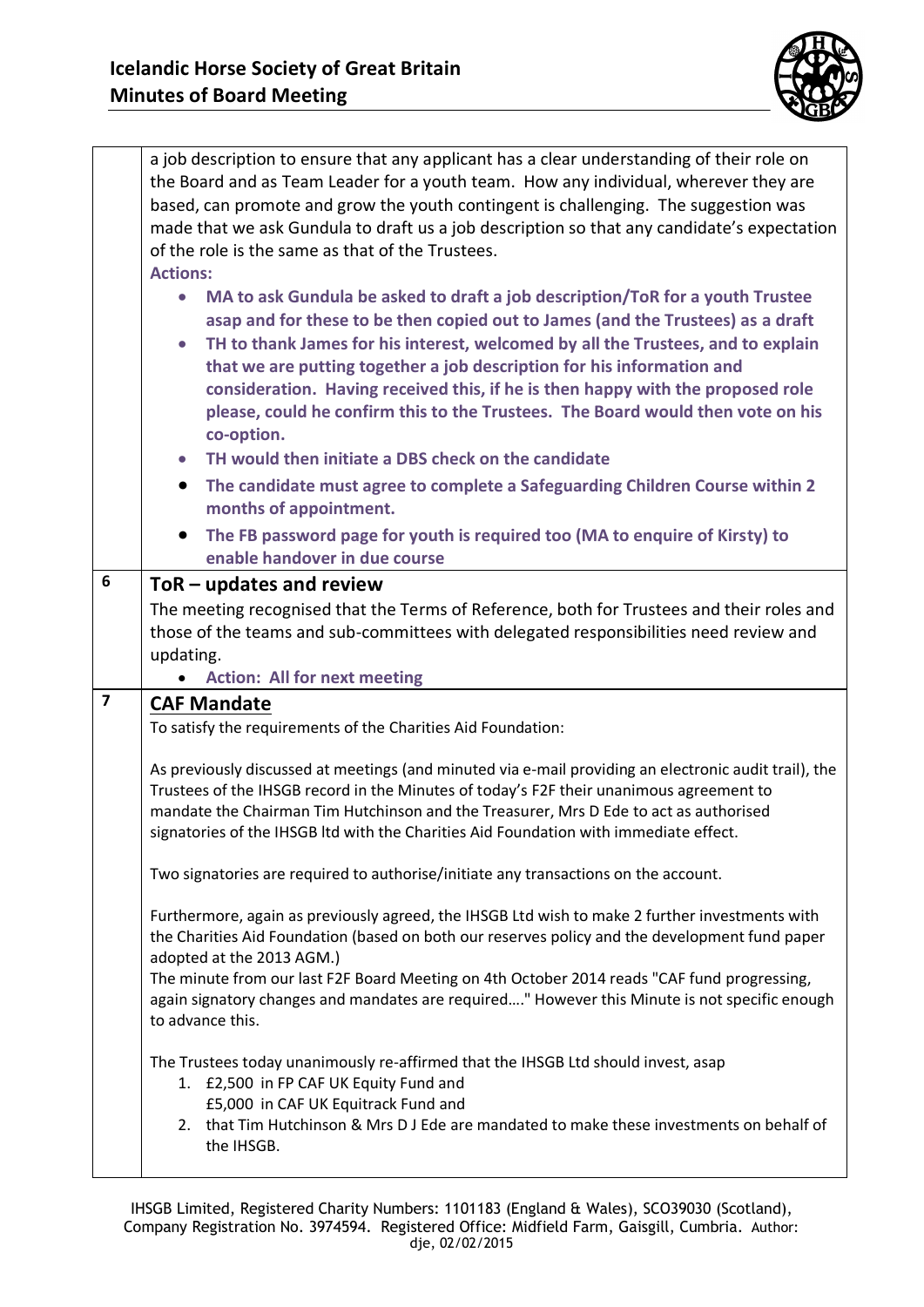

|   | Specimen Signatures                                                                                                                                                            |
|---|--------------------------------------------------------------------------------------------------------------------------------------------------------------------------------|
|   |                                                                                                                                                                                |
|   | Tim Hutchinson                                                                                                                                                                 |
|   |                                                                                                                                                                                |
|   |                                                                                                                                                                                |
|   | While led                                                                                                                                                                      |
|   |                                                                                                                                                                                |
|   | (Mrs) Debbie Ede                                                                                                                                                               |
|   |                                                                                                                                                                                |
|   |                                                                                                                                                                                |
|   | These minutes are signed as a true record on $1st$ February 2015 by the Chairman                                                                                               |
|   | Tim Hutchinson                                                                                                                                                                 |
|   |                                                                                                                                                                                |
| 8 | Selection of Days/Dates for Monthly Skype calls and next Face to Face                                                                                                          |
|   | meeting                                                                                                                                                                        |
|   | All agreed the need for definitive dates for Skype; stet as $2^{nd}$ Tuesday in the month.                                                                                     |
|   | When Philippa is available great, when she is not available all would rotate the minute                                                                                        |
|   | taking/action lists. DONM Tuesday 10 <sup>th</sup> March next SKYPE call 19.30, then 14 <sup>th</sup>                                                                          |
|   | April. Kristina will initiate the calls (as she has better broadband). If Tim is unavailable<br>Freija would take the meeting.                                                 |
|   | Re F2F, thought of as very beneficial, maybe increase to 3/annum; one now, one in the                                                                                          |
|   | spring and another before the AGM. April is pencilled in as 26 <sup>th</sup> but all to check                                                                                  |
|   | availability.                                                                                                                                                                  |
|   | Sept F2F Sunday $20^{th}$ pencilled in – all to confirm availability.                                                                                                          |
|   | Again it would be nice to invite the Area Reps to one of the meetings. Tim would look at                                                                                       |
|   | scheduling an open weekend (July?) to include dedicated time to look at their role and get                                                                                     |
|   | them more involved in the Society. Also need to look at dates for the Members' forum,<br>proposed after the last AGM, arranged to ensure that members' opinions etc can be fed |
|   | into the AGM if relevant, although the latter would focus more on the governance must                                                                                          |
|   | do's. The Members' forum would look more at how to increase appeal and access to the                                                                                           |
|   | Icelandic world.                                                                                                                                                               |
|   | Action: all Trustees to develop their thoughts/ideas/resources and feed back to Mike for                                                                                       |
|   | him to take further.                                                                                                                                                           |
| 9 | <b>AOB</b>                                                                                                                                                                     |
|   | FG:                                                                                                                                                                            |
|   | <b>Actions:</b>                                                                                                                                                                |
|   | BI (re passports) will be sending invoice through in due course - please send to Freija if<br>received.                                                                        |
|   | Change of address required on Data Protection register - action DE                                                                                                             |
|   | 0800 number - can TH research?                                                                                                                                                 |
|   | JA: The Survey Monkey is free up to 100 responses, we have now exceeded this threshold so a                                                                                    |
|   | subscription/fee is required. All agreed in principle for a subscription for a month. This would                                                                               |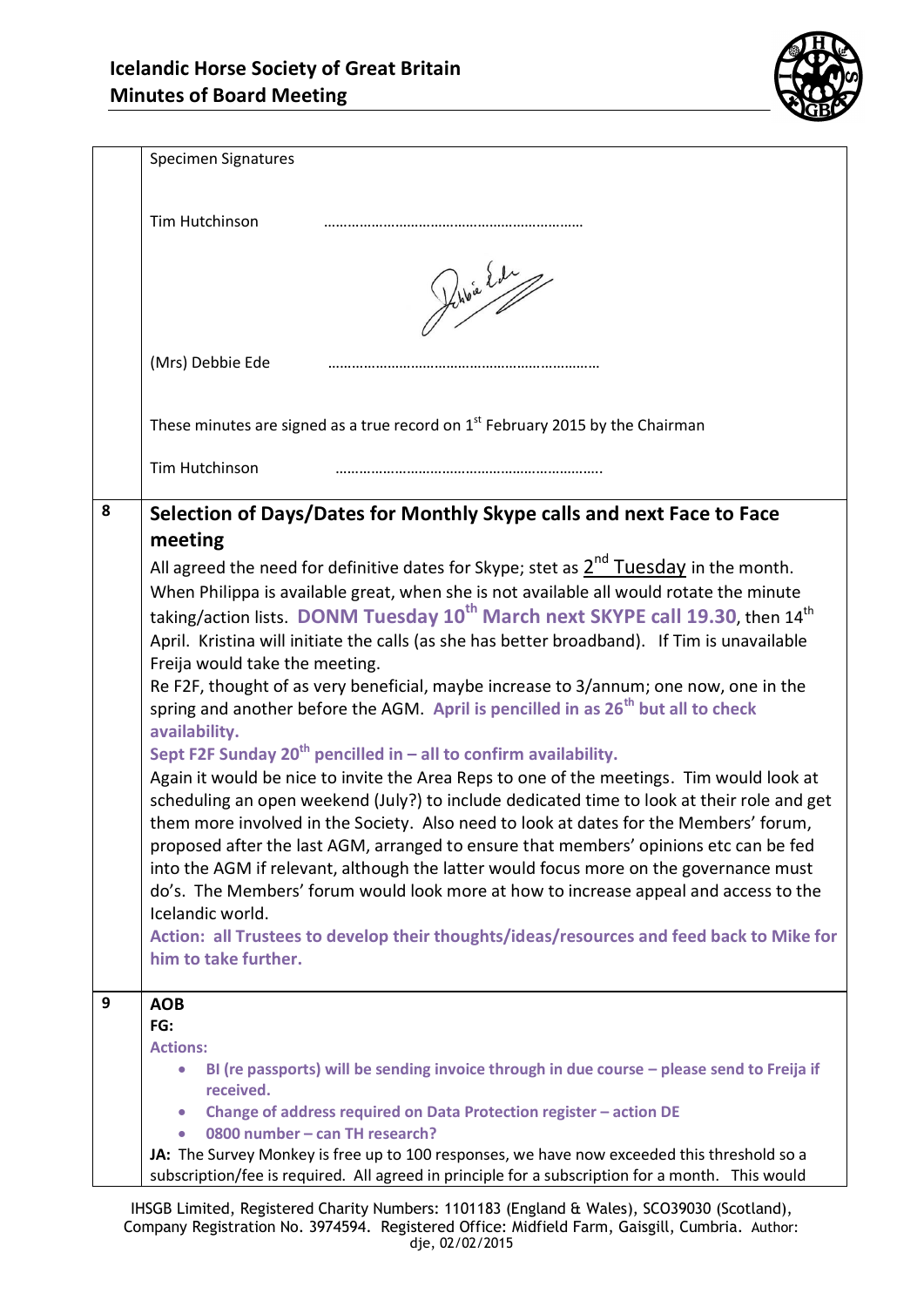

enable Kristina to commission a further survey about members and their horses

- **KC to send new questions to Jem for setting up**
- **JA to arrange subscription**

**MA:** Jem has compiled a GB ranking including all known competitive Icelandic activities…Sports Group will launch (and publish on the website) and there will be an opt out option for members that do not want this information to continue to be published. Some annual recognition/prize etc was also approved and rosettes would be sent for this inaugural review. All welcomed this initiative which would continue to be refined, with a minimum number of 2 scores required to be included in the rank in future. Thanks to Jem. **Action: JA and Sports Group**

**Action: DE to check Mem & Arts is correct version on the Companies House website.** 

Re Gundula's recent proposals, TH confirmed he has responded to her and agreed support for rosettes.

## **TH:**

Re the FEIF conference and leisure rep, this is actually a misnomer as it pertains to leisure riding in the countryside ie: Access issues. We have not got anyone on the Board that has this portfolio – the FEIF meetings are all held at the same time so one of our 3 reps cannot attend this. Could we have someone within the management structure to have this portfolio, maybe reporting to the Communication Trustee?

**Action: Please could all think about this role and how we influence/participate in this FEIF agenda and linking into the BHS access group.** 

A request has been received for sponsorship for attending Team Training. There is an IHSGB youth budget (from monies earnt on ring fenced investments) so monies exist. There is also a youth camp in the 2015/16 year. The Board are minded of the need for an equitable distribution of funds around all youth members. The future youth trustee would be tasked with looking at how funds should be distributed. An immediate holding response had been given to the applicant.

There being no AOB the meeting closed at 15.15hrs

**Distribution List:** Trustees, Management Team